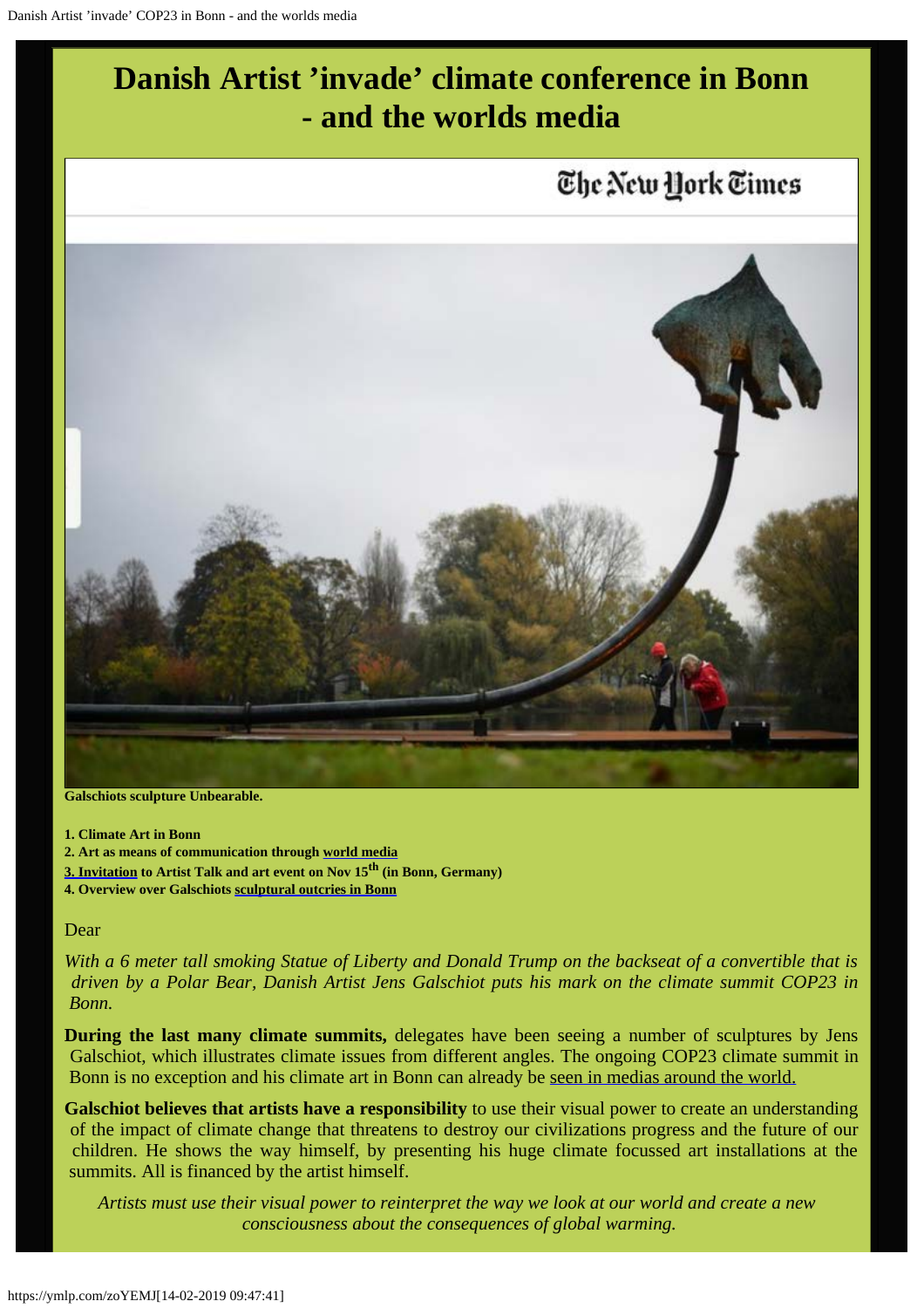### *Jens Galschiot – Artist.*

**The visual arts** can, with a single image, give a clear insight into an otherwise complicated problem, and these are images that the press can use. And it does. Galschiot's sculptural outcries in Bonn have already been depicted in newspapers like The **[New York Times](https://www.nytimes.com/2017/11/10/climate/bonn-climate-change-conference.html), [South China Morning Post](http://www.scmp.com/comment/insight-opinion/article/2119167/are-natural-disasters-man-made-its-hard-deny-when-effects), [Der Spiegel](http://www.spiegel.de/wissenschaft/natur/klimakonferenz-in-bonn-tausende-demonstrieren-fuer-kohleausstieg-a-1176514.html), [Hindustan Times](http://www.hindustantimes.com/photos/world-news/photos-cop23-brings-world-leaders-and-activists-to-germany/photo-5AerE45Cx5bO9X6YIOEtAJ.html)** and hundreds of others medias [\(see selection of media from the last week\).](http://www.galschiot.com/wp-content/uploads/2017/11/Artikler-ALLE-cop23-1-1.pdf)

**Thus, Galschiot's art helps shape the climate debates.** And it create images of the climate situation that sticks in one's mind after the conference is over.

**The climate art can be seen in Bonn until the COP23** conference ends on Friday. Then Galschiot and his team return to Denmark with the sculptures, hoping to relax a bit.

**On Wednesday, Galschiot invites to Artistic Talks and art events in Bonn.** If you are nearby we will be happy for your company at the event! **[See more.](http://www.galschiot.com/event/artist-talk-and-unbearable-event/)**

Lots of warm climate greeting

Lasse Markus, Cand. Soc. and exhibition manager at Gallery Galschiot – this time from Bonn, Germany.



# **COP23 – Sculptural outcries in Bonn**

# **november 3 - november 17**

**Danish artist Jens Galschiot has a long history of contributing** with art to UN climate summits e.g. Johannesburg'92, COP15 in Denmark, Rio+20 in Brazil, COP21 in France and COP22 in Morocco. COP23 in Bonn is no exception:Unbearable

# **Unbearable**

**A real size polar bear in copper** is impaled 6m above ground, on an oil pipeline in shape of a CO2-graph. The sculpture is a visualization of the climate situation.

**The graph impaling the bear** shows the real cumulative global fossil fuel carbon emissions. Throughout the centuries the graph

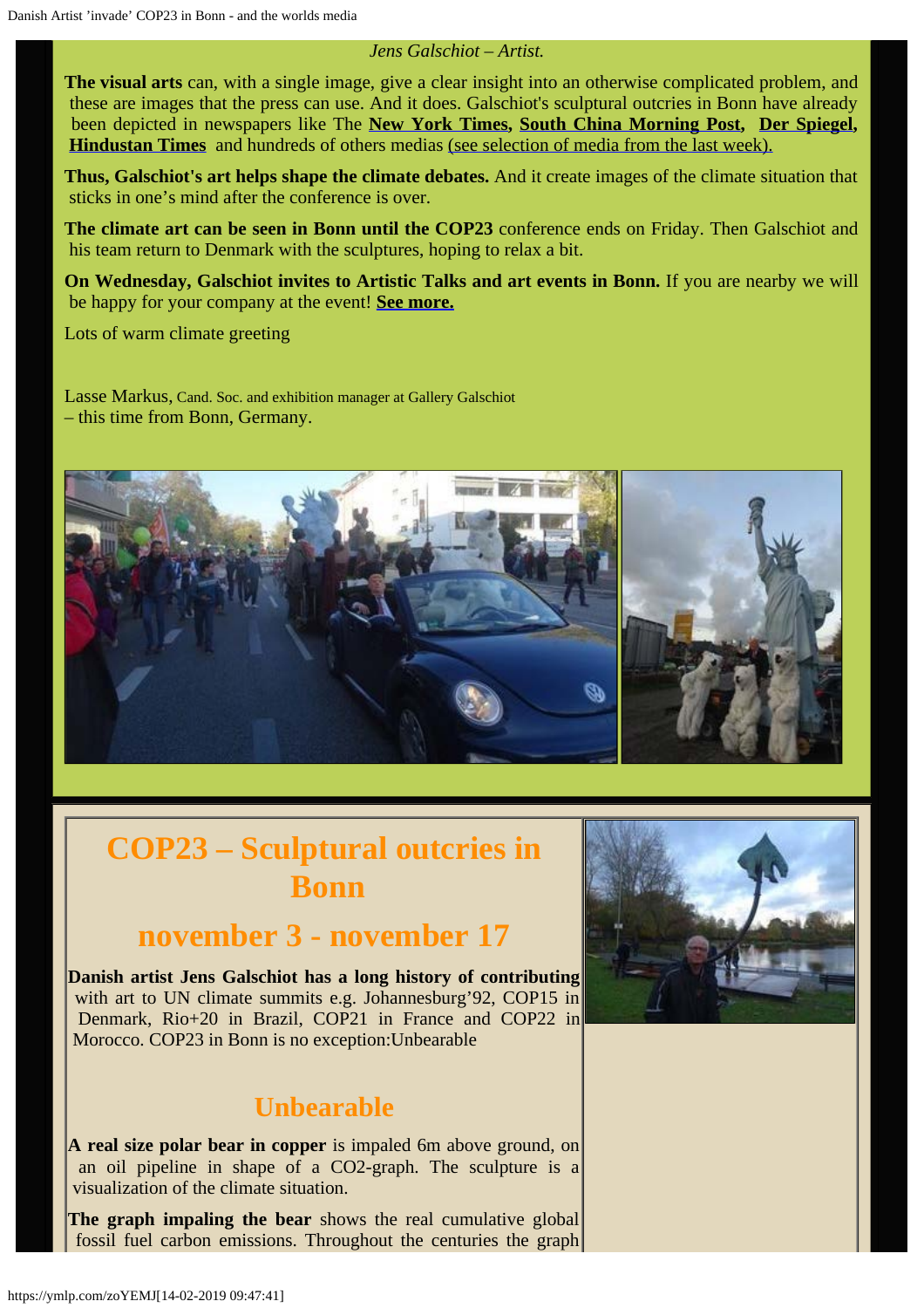creeps along the ground then rises dramatically around year 1850 as human consumption of fossil fuels like coal and oil takes off.

**Unbearable was first presented at COP21** in Paris' 2015. The summit ended with an ambitious agreement, but since then the CO2-emission has kept rising. Therefore the CO2 graph that impales the polar bear will be updated with an extension of 27 centimeters in Bonn (see event below).

**After Bonn we plan to bring it to New York** as a message to President Trump. Support and contacts for this project is greatly appreciated.

**Bonn location:** Rheinaue Park in Bonn, at the corner of the lake next to Charles de Gaulle Straße.

# **Freedom to Pollute (and Trump)**

**A 6-meter high kitschy replica** of the Statue of Liberty emitting smoke from the torch. The document in her hand displays the text 'Freedom to Pollute'.

**The sculpture symbolizes** the conflict between the western world's concept of freedom, as a right for unbridled consumption versus the concern for the climate and the planet. Do we have the right to live the way we do?

**"Donald Trump"** drives around with the statue behind his VW convertible at the demonstrations, with the message that the free world has the freedom to pollute.

**Location:** Various places in Bonn during COP23.

# **Polar Bear Army**

**The legendary 'army' of polar bears** was last seen at COP21 in Paris. Now it has come to Bonn to protest against the climate changes on the North Pole. The 'Army' can be seen all over Bonn, in the streets, at the conference, by the sculpture Unbearable.

# **Climate Refugees**

**Bronze sculptures of climate refugees.** They symbolize the hundreds of millions of climate refugees our unsustainable way of living will create.

**Location in Bonn:** With Freedom to Pollute (above), by Greenpeace's ship and elsewhere.